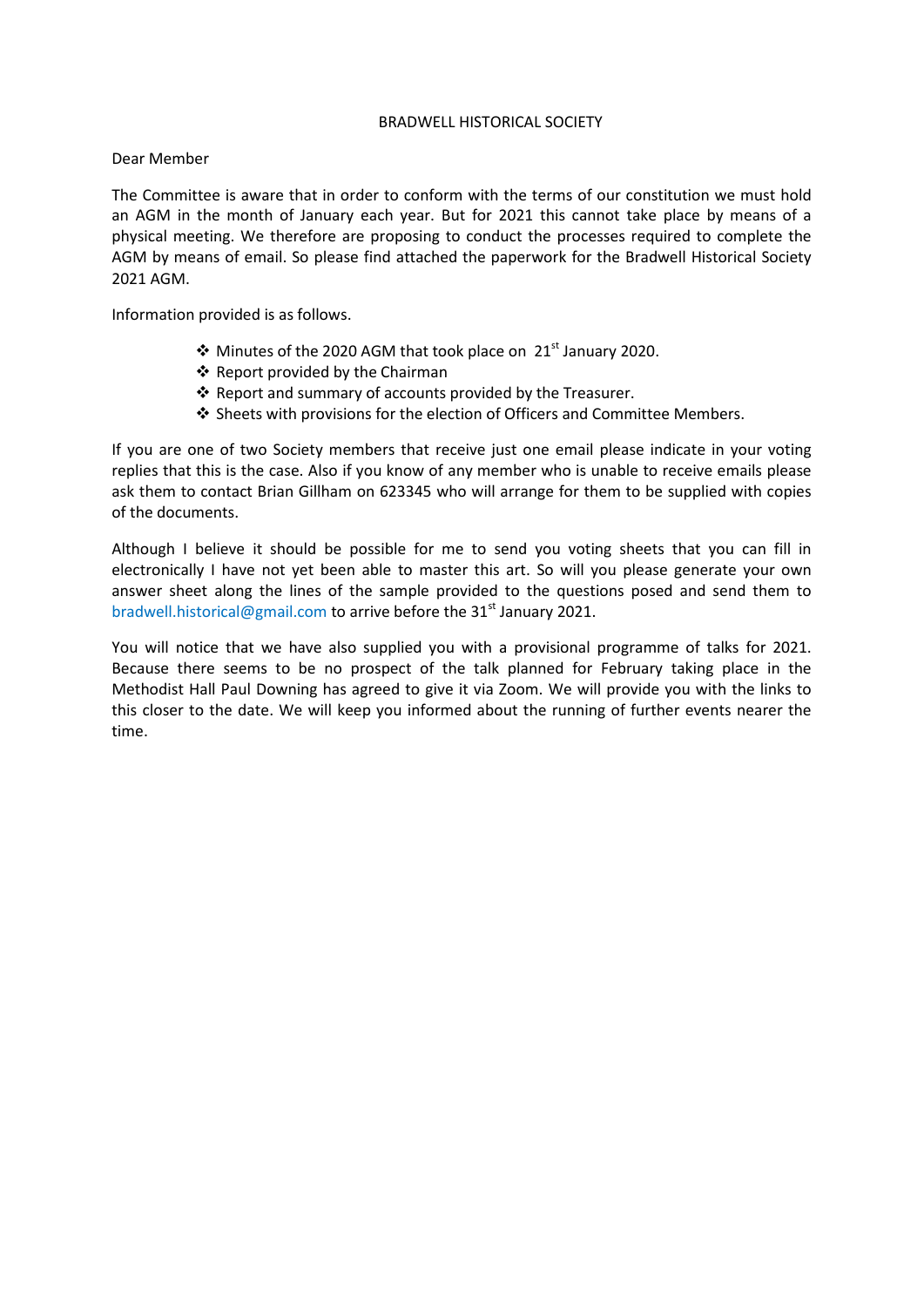## Agenda of the BHS AGM 2021

- 1. Minutes of the previous AGM held on  $21<sup>st</sup>$  January 2020. If you attended the meeting please indicate whether you feel that those minutes are a true and accurate record of the meeting and can therefore be signed by the Chairman.
- 2. Do you approve of the report submitted by the Chairman covering the year 2020?
- 3. Do you accept the statement provided by the Treasurer covering the financial movements in 2020? The Treasurer has also proposed that the fee to be charged to non-members to attend a meeting be increased to £5.00 a meeting. (These of course are two propositions and you may vote on each for its own merit.)
- 4. Election of Officers. The three incumbent Officers of the Society all feel that now is not the time to vacate their positions and are all prepared to stand for re-election viz Chairman: Brian Gillham, Secretary: John Monahan and Treasurer: Andy Smith. There have been no other proposals for these posts so you are asked to agree the election of the three individuals.
- 5. Election of Committee Members. The present members of the Committee take the same view as the Officers and are therefore all prepared to stand for re-election. They are Jill Salisbury, Louise Vincent, Steve Lawless and Paul Hadley. We therefore ask you to approve their re-election. Our President Keith Hall will continue as a nonelected, full member of the Committee.
- 6. Although the date of the first meeting of the newly elected Committee is usually set for the end of January it seems wise to delay this until we have a clearer idea of what we might be able to plan for.
- 7. The next AGM will take place on Tuesday  $18<sup>th</sup>$  January 2022.